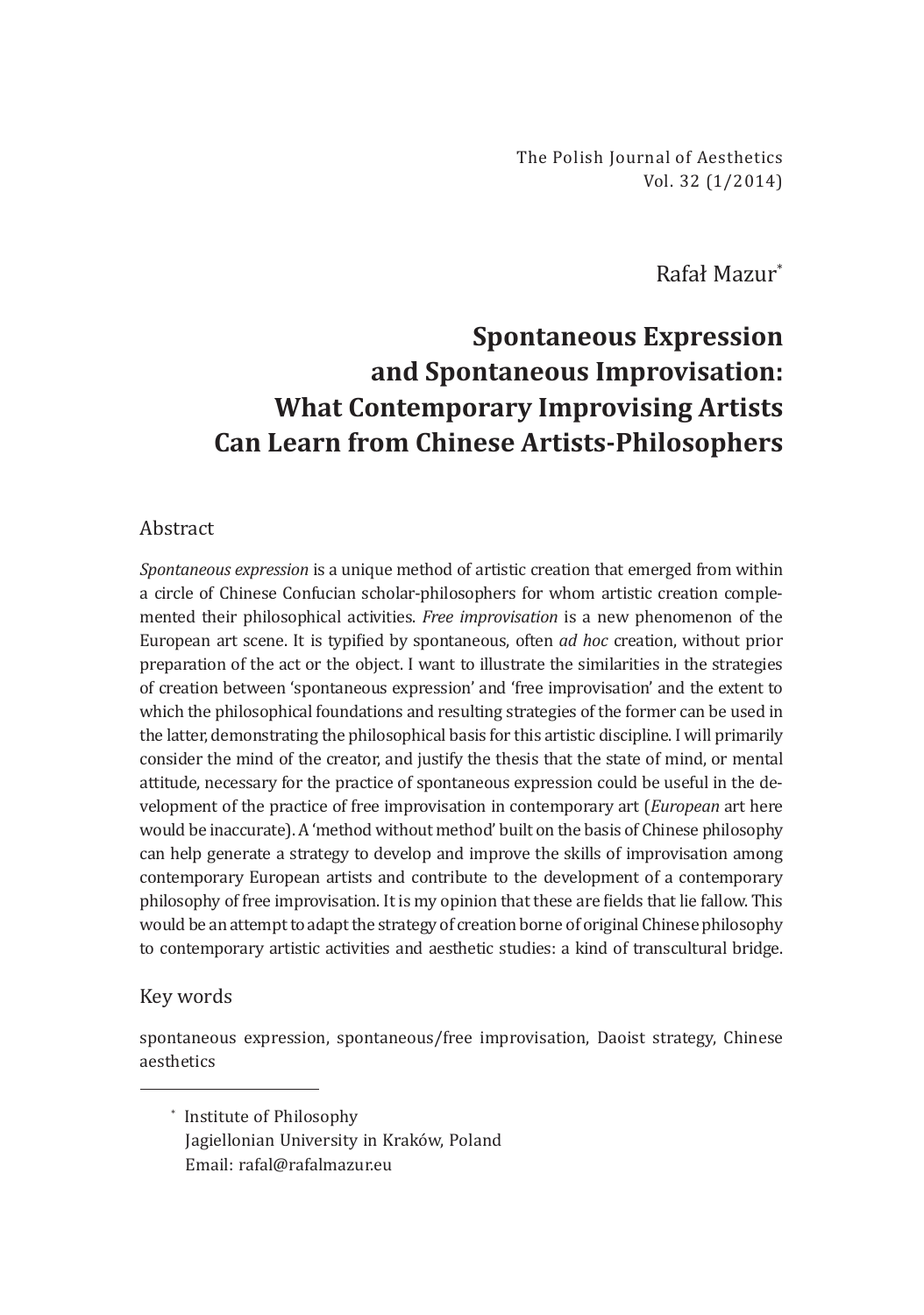At first glance it seems that there is a great difference in meaning separating *spontaneous expression* and *spontaneous improvisation* (despite the use of an identical predicate). The first term refers to an artistic practice created in China several hundred years ago in a circle of Confucian scholars, *wenren*, among whom the practice of art and philosophical work were complementary activities. The second term refers to a practice developed in contemporary European art, mainly music, with its origins in the British avant-garde music of the 1960's and intuitive scores of Karlheinz Stockhausen. These two phenomena of artistic creation are divided not only chronologically, but also culturally, which is proverbially incomparable.

Readily employed by established artists from the *wenren* circle, and the subject of philosophical reflection and many aesthetic treatises, spontaneous expression as a specific method of action has existed for many hundreds of years. Yet the method of spontaneous improvisation in European art is a relatively new phenomenon. Improvisation has long been practiced in Europe, but for instance in music, where it has most fully developed, it existed through the centuries as a strongly formalized activity limited by the rules of organizing sound material and musical forms. In Renaissance, baroque or classical music, improvisation was only a method of enrichment of form or other compositional parameters and had to be strictly subordinated. A similar relationship was in place in theatre. The highest level of improvisation was attained in *dell'arte* comedy, in which the content of actors' speech was not actually predetermined and scenic action was only loosely organized. But the action was programmed in advance and convention defined the necessary development. Finales and characters were strongly defined. Reacting to this paradigm in music that determined the understanding of the practice of improvisation, Stockhausen called his method of collective creation of music in real time 'intuitive music.' The reasons why spontaneous creativity was thus approached in Europe are beyond the scope of this essay. Significantly, however, music – one of the seven medieval *artes liberales* – was considered a theory of numbers and proportions at the medieval universities. Scholars engaged in it were not instrumentalists and musical practice did not interest them. This contributed to the lack of evolved tools for the development of an art of spontaneous/intuitive improvisation in Europe. It was thus natural to search for an alternative culture in which that kind of creation was regarded differently than in Europe, and where tools could be found for its development.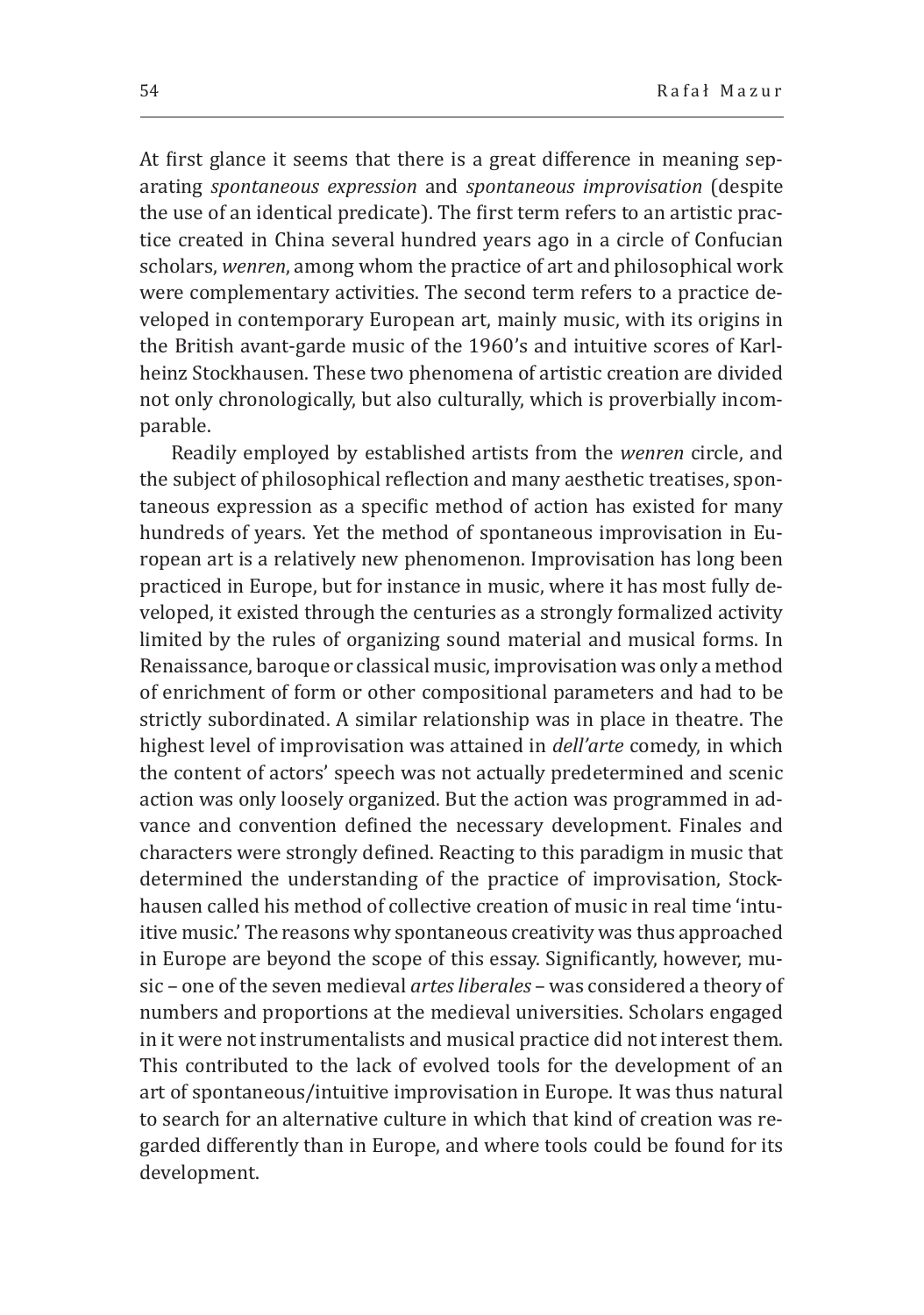*Spontaneous expression* is a unique method of artistic creation that emerged in the circle of Chinese Confucian scholar-philosophers known as *wenren*, and intimately bound with their philosophy. Strictly speaking, Chinese philosophers treated the artistic practice as an extension of their philosophical activity. It is an attempt to externalize the fields of philosophical reflection that elude verbalization. In the earliest history of Confucianism, when the philosophy was mainly a doctrine of the governance of state, scholar-clerks used art for self-realization and self-improvement. Over the course of time, understanding of the practice and its role changed. Following the fusion of Confucian and Daoist schools, when neodaoism and neoconfucianism emerged richer in elements of metaphysics and cosmology, art became a refined presentation of non-verbal elements of philosophical reflection and the expression of feelings and states of mind. Spontaneous expression has its roots in notions of the naturalness of the act of creation that is shared between humanity and Heaven and Earth. It is based on the belief that human creative ability is equal to that of Nature, ingrained in the Daoist worldview. It seems to have emerged with the reading and interpretation of Daoist texts by Confucian scholars. Spontaneous expression consists in immediate creation, inspired creation, a fierce eruption of creativity. We can say that it is the expression of *Dao*, in accordance with the Daoist perception of activity in agreement with Nature. It was used in a variety of human activity: in artistic creation like playing on *guqin*, *yihua* (one strike brush painting), *caoshu* ('grass script' spontaneous calligraphy), and for example in the Daoist martial art *Taijiquan.*

An original text describing an artist engaged in the act of spontaneous expression demonstrates precisely the phenomenon of spontaneous expression. Fu Zai describes Master Zhang Zao as he

suddenly appeared at the party and in a coarse voice asked for a piece of raw, white silk, since he desired to show his own eminent skills. The host rose […] loudly expressing his own approbation. […] The master sat on the ground with his feet stretched out in front of him, he took a deep breath and began to create in inspiration. The people gathered around him were scared, as if thunder or an air trumpet broke out in the sky. [The hand of the Master] moved briskly, bolting, then again jerking, piercing the air with devastating strength. Ink flying from the brush sprayed everywhere. From the maze of separations and connections emerged a strange shape. When he finished, [what was visible was] a pine tree with cracked bark like fish scales, dangerously steep rocks, craggy cliffs, crystal clear water and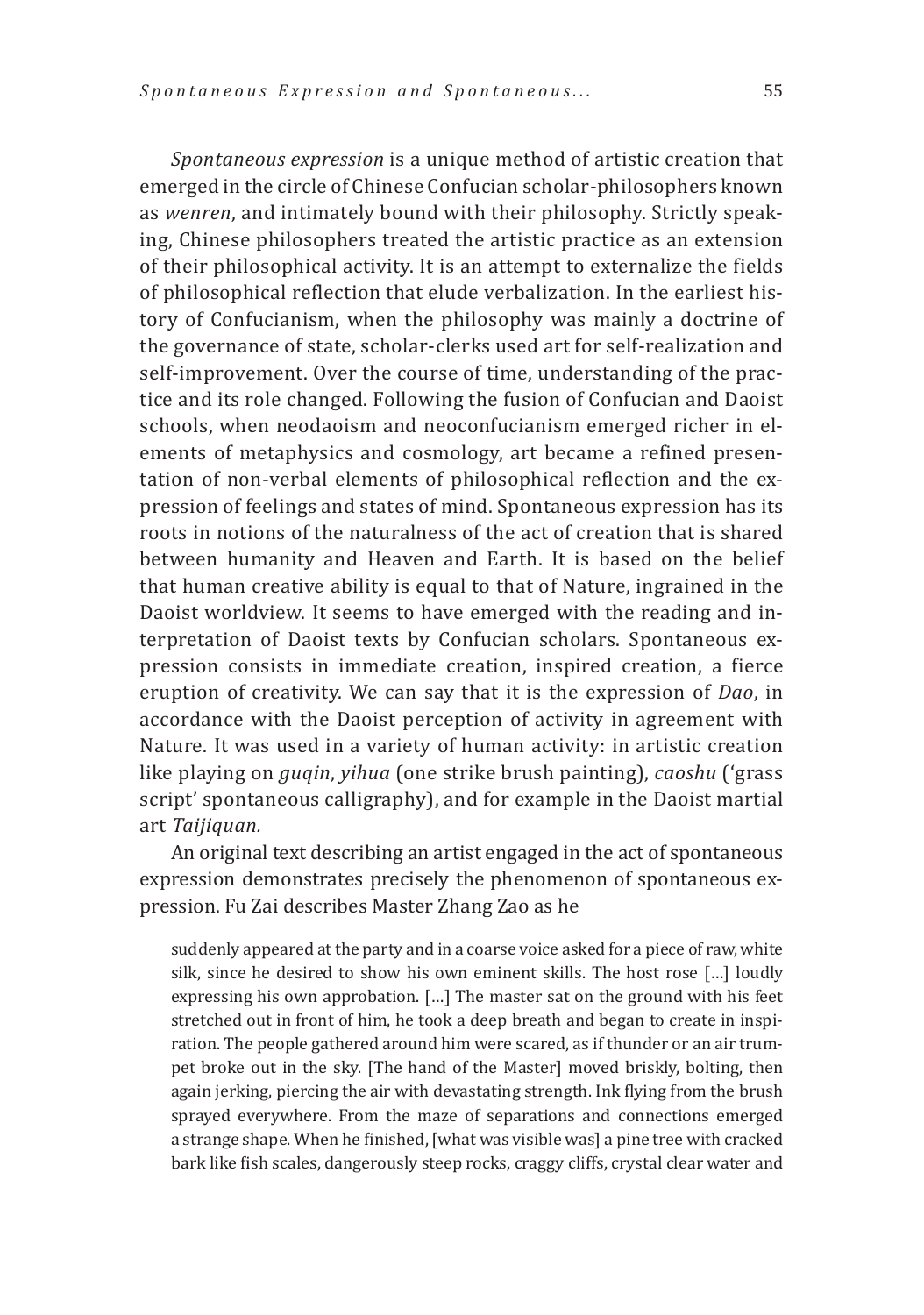clouds. The Master rejected the brush, arose from the ground and looked around. And as heaven is clean after a storm, so was the essence of all things visible. (Zemanek 2007: 169–170)

Chang Chung-Yuan writes about spontaneous expression:

In the execution of this style the painter's brush moves swiftly, absolutely free from restricting rules. There is no hesitation or deliberation when he handles the brush. Hand and mind are unified, there being no interference from the intellect or the emotions. It was said that Wang Hsia's brush sometimes waves and sometimes sweeps. The color of his ink is sometimes light and sometimes dark. Following the splotches of the ink he shapes them into mountains, rocks, clouds, and water. His action is so swift as if it were from Heaven. Spontaneously his hand responds and his mind follows. (Chang 1970: 219)

This type of spontaneous artistic creation is based on a conviction about human creative capabilities, which are considered equal with the capabilities of Heaven and Earth. But the origin of the capabilities of the triad lays deeper, in the very base of reality – it is *Dao*, the one, invariable, unspecified source of 'ten thousand things.' As Laozi said, 'The Dao produced One; One produced Two; Two produced Three; Three produced All things.' (Laozi: 42) The three are Heaven, Earth, and human beings between them.

According to Daoist thought, a person united with *Dao* can achieve the creative force of 'the dragon in the sky in his actions.' The phrase refers to the first hexagram of the *Book of Changes,* consisting of the uninterrupted lines of *yang,* and called *Qian*, or 'Creativity.' In the opinion of Hellmut Wilhelm, it symbolized the 'Creative Principle,' which refers to Heaven, Earth and also human beings. The symbol of creativity is a dragon, initially hidden in water. In another step the dragon emerges but his flight is 'unstable over the abyss.' The hexagram culminates in the final line: 'dragon is flying in the sky.' The image is a symbol of the pinnacle of creativity. Rooting one's operation in *Dao* makes it extremely effective and effortless. Moreover it creates effortlessly and without end. Laozi said 'The Dao is (like) the emptiness of a vessel; and in our employment of it we must be on our guard against all fullness.' (Laozi: 4) Elsewhere he said 'The Dao in its regular course does nothing (for the sake of doing it), and so there is nothing which it does not do.' (Laozi: 37) The outstanding neodaoist philosopher Wang Bi explains that this is in accordance with Nature. He writes 'in the midst of everything that is there is nobody and nothing that could be not supported by Dao – from the very beginning till full of maturity.' (Laozi &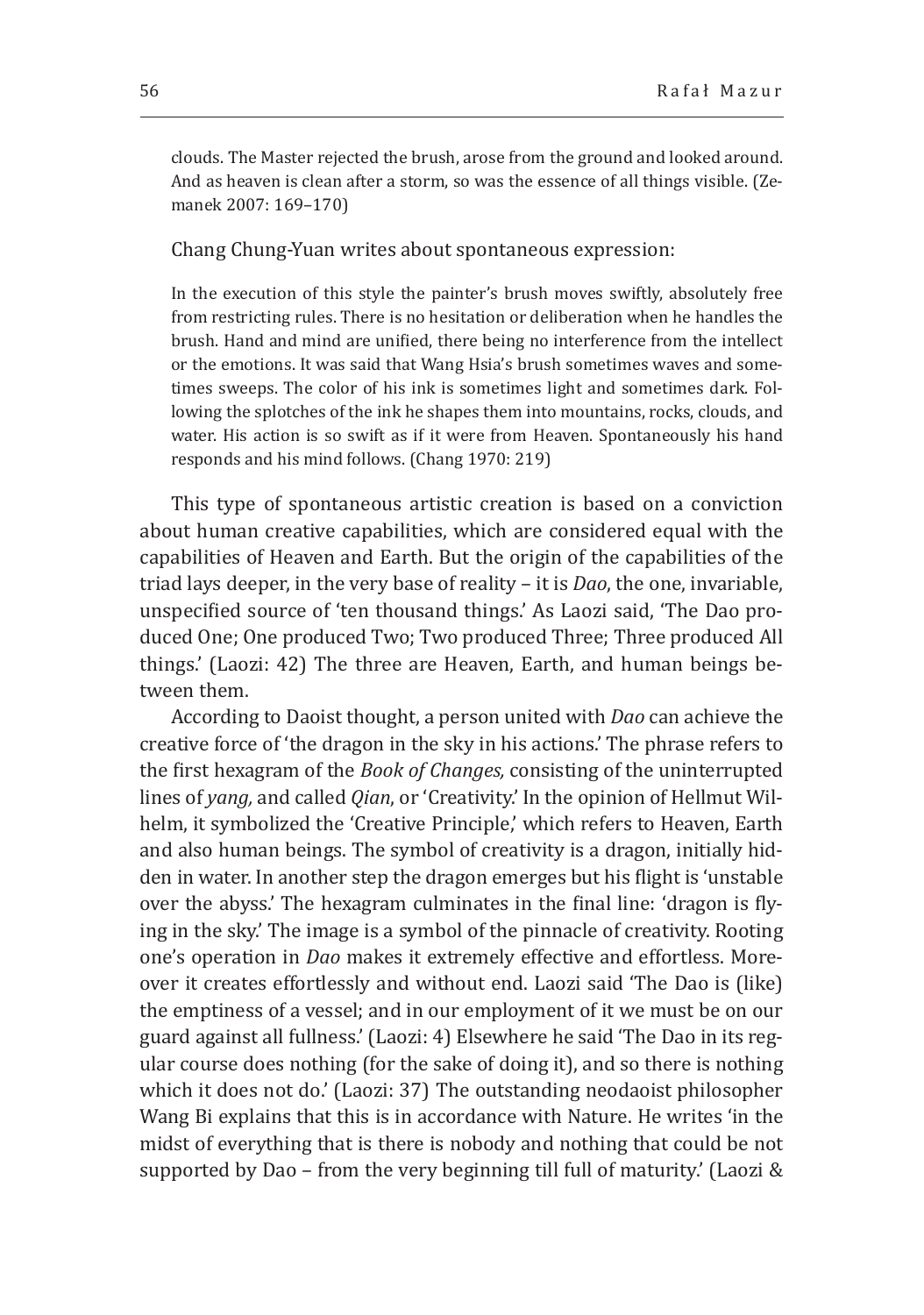Wang Bi 2006: 82) In his commentary on the *Daodejing* he states that in speaking about *Dao* we refer to '[the name of] a single, great substance acting such that there is no place it does not appear. That is why it is said that it works everywhere.' (Laozi & Wang Bi 2006: 65) Following the *Dao* gives one unusual efficacy and at the same time does not diminish one's energy to live. We extract creative power directly from the unexhausted *Dao.*

The conception of action, characterized by extreme efficacy, underlies the practice of 'spontaneous expression.' Since philosophers employed it in their artistic activity, we can say that it is an artistic-philosophical practice.

Chang Chung-Yuan calls the feeling of unity with *Dao* a fundamentally ontological experience, the experience of unity between a person and the universe, confirming that humanity occupies its place in the world. Chang writes that 'this experience leads inevitably to the interfusion of subjective and objective reality. This interfusion initiates the process of creativity, which in turn establishes unity in multiplicity, the changeless in the ever-changing. The artist who has reached this state of oneness is supported by all the powers inherent in multiplicities and changes, and his work will be far beyond what his ego-form self could accomplish. Such a reflection of strength from the centre of his being, however powerful it is, is completely nonintentional and effortless.' (Chang 1970: 207) The capability to create works that 'will be far beyond what his ego-form self could accomplish' occurs when one can say, in the words of Zhuangzi: 'Heaven and Earth and I live together, and all things and I are one.' (Chang 1970: 204) The ontological experience of unity with Nature was highly valued by Chinese masters of painting and calligraphy and often described in aesthetic treatises. Zhan Hui wrote in his *Treatise on Painting*: 'Only he who reaches Reality can follow Nature's spontaneity and be aware of the subtlety of things, and his mind will be absorbed by them. His brush will secretly be in harmony with movement and quiescence and all forms will issue forth.' (Chang 1970: 206) And in the text about Master Zhang referred to earlier, we find the commentary: 'When we look carefully at the work of Master Zhang, we no longer see a painting but a real Tao in and of itself. Whenever he created, it was clear that he rejected all usual painting techniques, because he reached his mind further, to the deepest mysteries of things. And things exist, not before the eyes or ears, but in the mind.' (Zemanek 2007: 170)

It seems that to achieve the experience of unity with *Dao* and to consequently practice 'spontaneous expression' the key is a suitable state of mind. Zhang Yanyuan wrote about this in *Notes about Painters Through*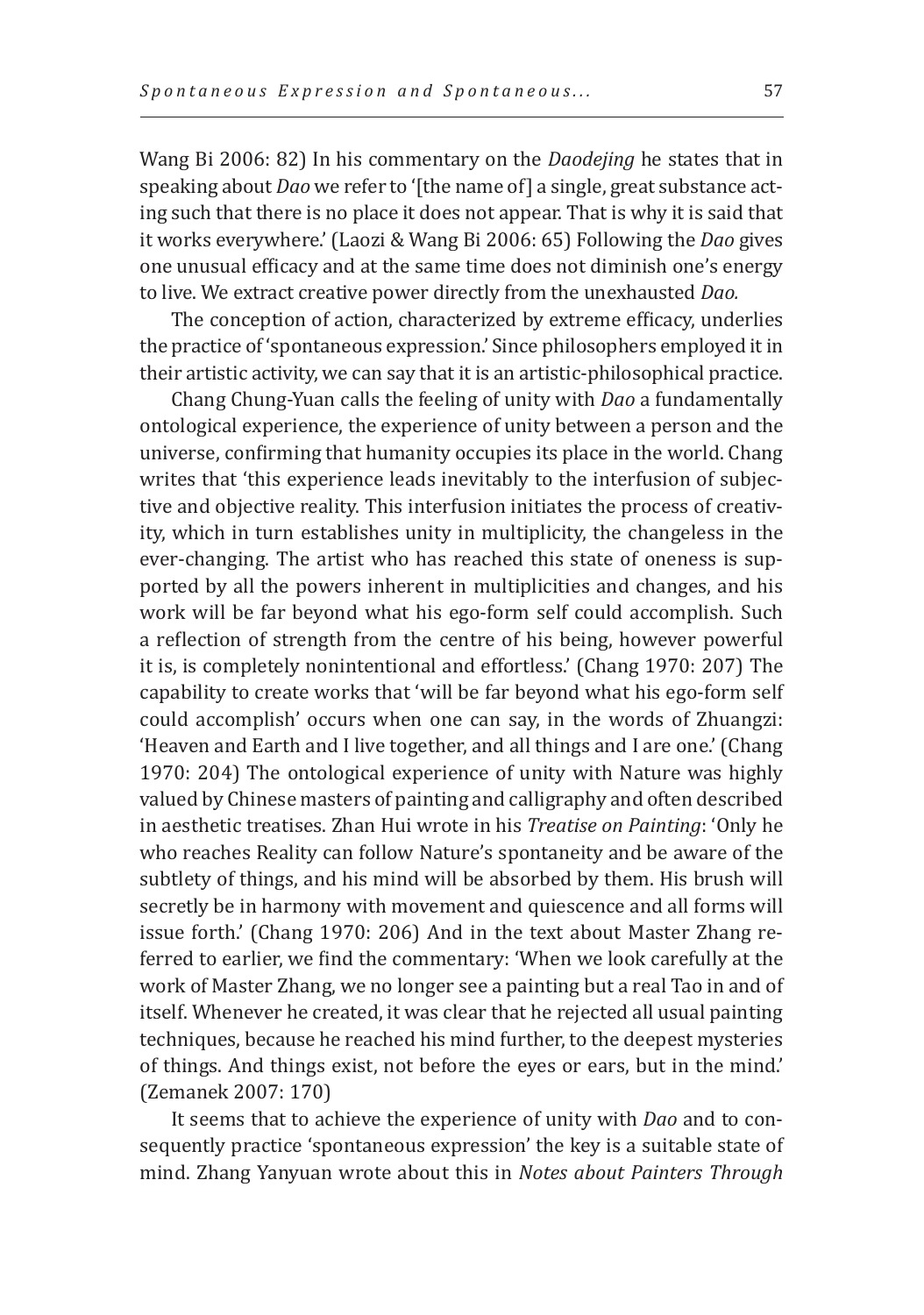*the Ages*: 'Someone asked me: "How could Wu Daozi bend arcs, bare the blades of weapons, place the columns of buildings [...] without compasses and rulers?" I said: "He cultivated spirit in himself and concentrated on Unity. He achived harmony with works of Nature".' (Zemanek 2007: 176)

People with a clear state of mind can achive an amazing fluency in their operations, in every kind of activity. Anything they decide to do will be realized with highest efficacy. Such fluid activity is called *wu wei*, 'action without action' or 'effortless action.' It refers to doing something in accordance with the course and force of Nature that supports human activity. This notion is captured by the image of sailing, or a raft drifting downstream. W*u wei* fits our actions with the actions of the world.

When we fit with reality it is easy to realize what we are planning. This is to follow *Dao.* Shitao writes of this in *Dialogue on Paintings*: 'Compasses and rulers can be used to make circles and squares. But in the universe there is a continual process by which circles and squares are created. If one can grasp the principle of the universe, one is freed from the necessity of using artifices, like compasses and rulers.' (Chang 1970: 203) It is important to note here that to 'grasp the principle of the universe' does not mean to achieve speculative knowledge of 'what,' but rather knowledge of 'how.' For 'he who is open accepts everything, sees everything. When he is open he is able to accept people. When he is calm he is able to manage the situations.' (Winn 2006: 31) And the ability to act 'here and now' and the effective response to changes of situations is an essential attribute of the practitioner of 'spontaneous expression' or 'free improvisation.'

Since I am an improvising musician in addition to my work as a philosopher, I will use the example of 'improvised music' to highlight the problems connected with spontaneous artistic creation in Europe and how recognizing the idea of 'spontaneous expression' might be helpful in solving them. In other words, I will demonstrate what improvising artists and musicians can learn from artist-philosophers about spontaneous creation in real time. The essence of 'improvised music' eludes analysis, mainly because any considerations of it focus on the music – a specific phenomenon of sound. Here there is a paradox. Since improvisation is not a style but rather a working method, it is not possible to say something about improvisation in the analysis of an improvised 'piece.' Music theory is based on the analysis of works, because every style has had its idiomatic sonic characteristics. Music reveals its genres by sound identity. By listening we can identify the genre of a piece. And composers think about genre when they compose music so that the music is easily recognizable.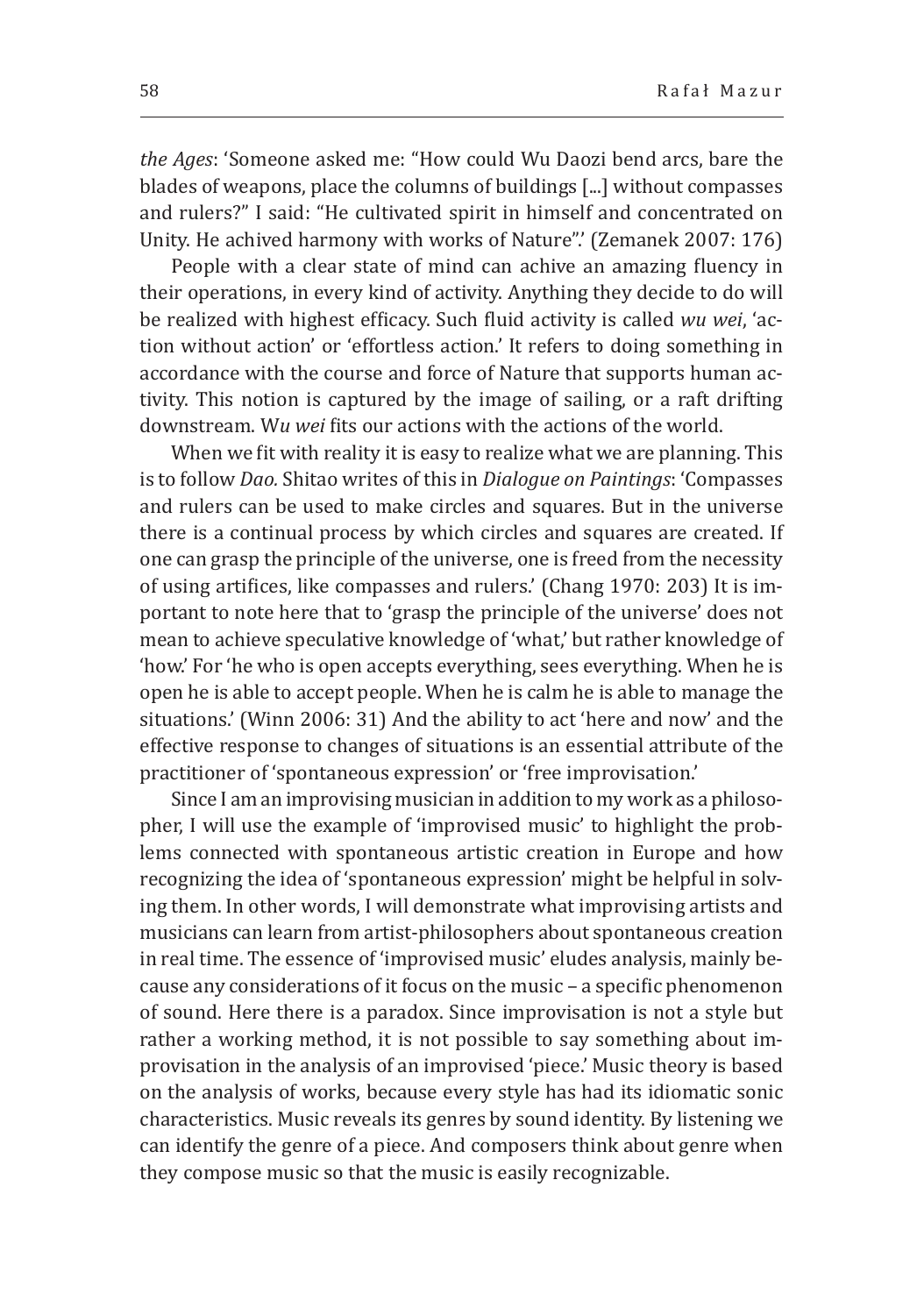With 'improvised music' the situation is different. According to British guitarist Derek Bailey – one of the pioneers of 'free improvised music' – a characteristic of 'improvised music' is 'the confused identity which its resistance to labeling indicates. [...] Diversity is its most consistent characteristic. It has no stylistic or idiomatic commitment. It has no prescribed idiomatic sound. The characteristics of freely improvised music are established only by the sonic-musical identity of the person or persons playing it.' (Cox & Warner 2004: 256) In other words, we recognize 'spontaneous improvisation' in music not by its sound effects but by the method of creation that is used by musicians – by its manner of creation. The analysis of 'pieces' does not reveal anything about improvisation because the concentration is on sonic effects that are as 'incidental effects' of the process. 'Improvised music' is able to provide listeners any kind of sound phenomena we can imagine. Christoph Cox and Daniel Warner write in their book *Audio Culture: Readings in Modern Music* that improvised music 'abandoned virtually every prop or anchor for improvisation in order to spur musicians to play genuinely in the moment, relying solely on their ingenuity and their instantaneous responses to the contributions of fellow performers.' (Cox & Warner 2004: 251) As Stockhausen noted, a situation in which musicians create music in real time during a concert without any prior arrangements for the expected shape of a piece of music presents 'completely new standards which we have never learned before for playing music.' (Stockhausen 1971) It is a situation unprecedented in the history of European music. Therefore any tools for creating and playing music (strategic, rather than physical tools), i.e. compositional and instrumental techniques, cannot be used in the practice of intuitive improvisation since they concern a different kind of creation.

Analysing both types of creative methods we can easily observe fundamental ontological differences between them. An idealistic 'perspective' emerges from traditional methods of creating music and art in Europe: a piece of music exists before its physical implementation, in the moment of reading notation. In 'improvised music' a 'perspective' emerges that I would call 'relationist/relational': music comes into being only through the relations between musicians engaged in the very act of creation. When compared with preceding creative methods, in the practice of spontaneous improvisation the process of creation gains autonomy and becomes available for audiences in all its splendour. 'Improvised art' thus manifests as a performative art *par excellence*. In the act of music making, the myriad sonic effects are the result of what is most important in 'improvised mu-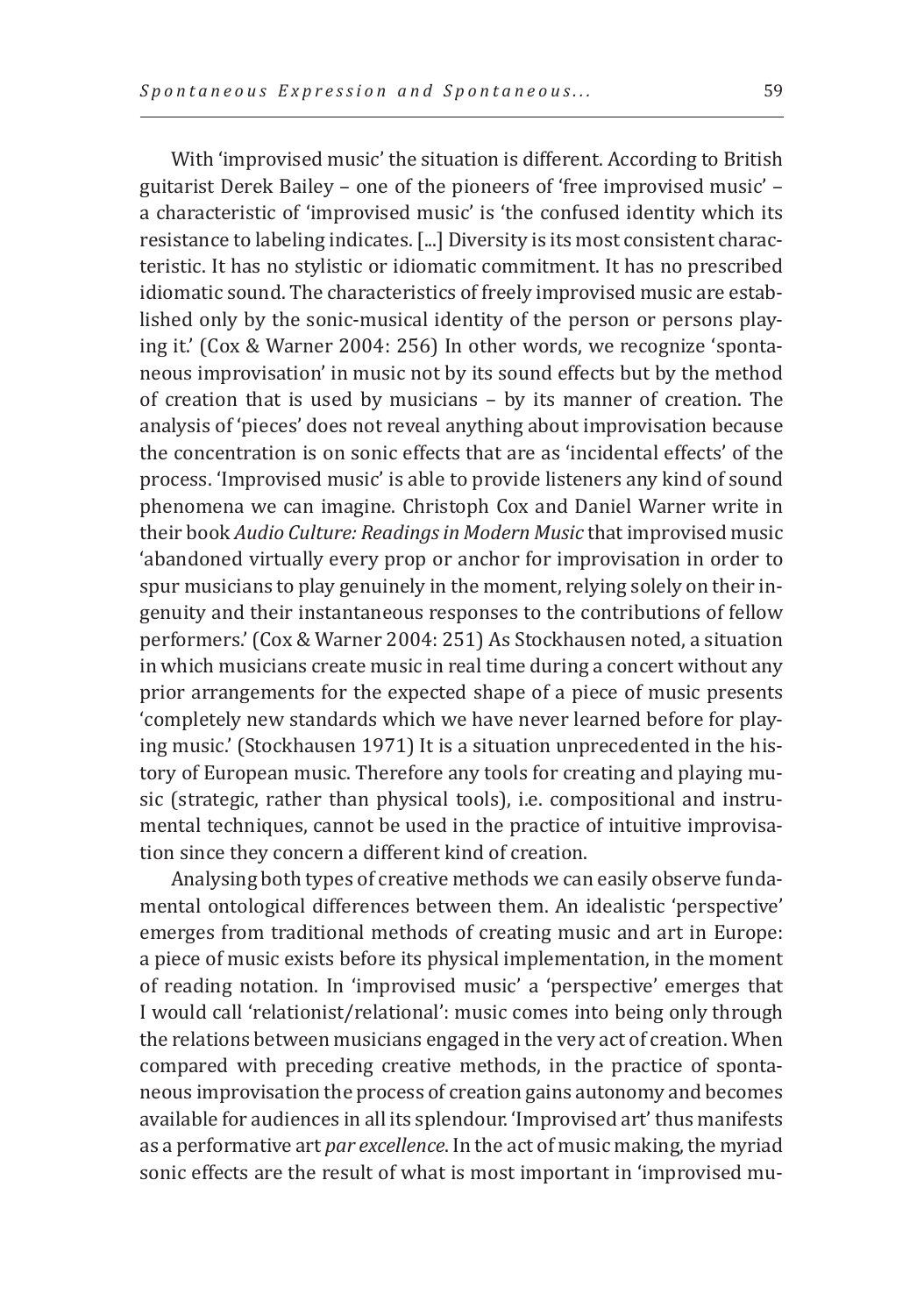sic': the kind or manner of activity. In other words, in 'improvised music' the emphasis is on the process of making rather than a non-existent, idealized 'Music' with a capital 'M.' The work of art is primarily the process, the authentic and real moment of the creation of a work.

Artists and audience alike appreciate the unique emotional and mental states they can enter through contact with a 'living' creative process expanded 'in front of their eyes.' Here impressions are as strong as they are fleeting because an inalienable attribute of improvised works is the limitation of time. Works arise and disappear immediately, moments recorded and transformed by artistic sensibility, records of 'here and now.' The creative process that is developed during a performance of improvised art 'grabs' all receivers and allows them to experience sensations that do not compare to the perception of traditionally created art. And I want to emphasize once again that in this type of creation sophisticated formal arrangements are far less important than what we can call (in language not especially academic but most apt) the flow of energy, both through the creators and the audience. Maybe it is an extra-musical element of a musical work, as Ingarden might say, but it is intimately bound to the sound activity called *playing*.

It is thus necessary to prepare a new strategy for engaging in this kind of artistic practice. It is more evident when we read up on significant comments of precursors of 'improvised music' in Europe. Derek Bailey spoke of the 'telepathic' properties of improvisation and Stockhausen addressed playing 'something that is in the air.' Further, when we look at the rather short history of spontaneous improvisation in Europe, we note that few practitioners of 'improvised music' actually practice free improvisation. The present moment is characterized by an inability to grasp the essence of spontaneous improvisation on the part of many young people, who do not improvise but rather prepare tools and strategies in advance and imitate the sound effects of the discipline's pioneers. Thus improvised music becomes another stylistic idiom and ceases to be improvised. It seems that 'free' or 'open' improvisation has become a cliche. (Cox & Warner 2004: 250) But the discipline is about something other than rapid calculation, or previously stated sound arrangements restated, or a splurge of technical skill. Rather, it is about truly spontaneous creation, something worthy of critic Richard Pinneli's observation: 'Ah improvisation – the fire, the passion, the discussion, the coming together of personalities. No matter how unoriginal or otherwise a recording of improvised music may turn out to be, in my opinion no other music is as alive and vibrant as regularly.'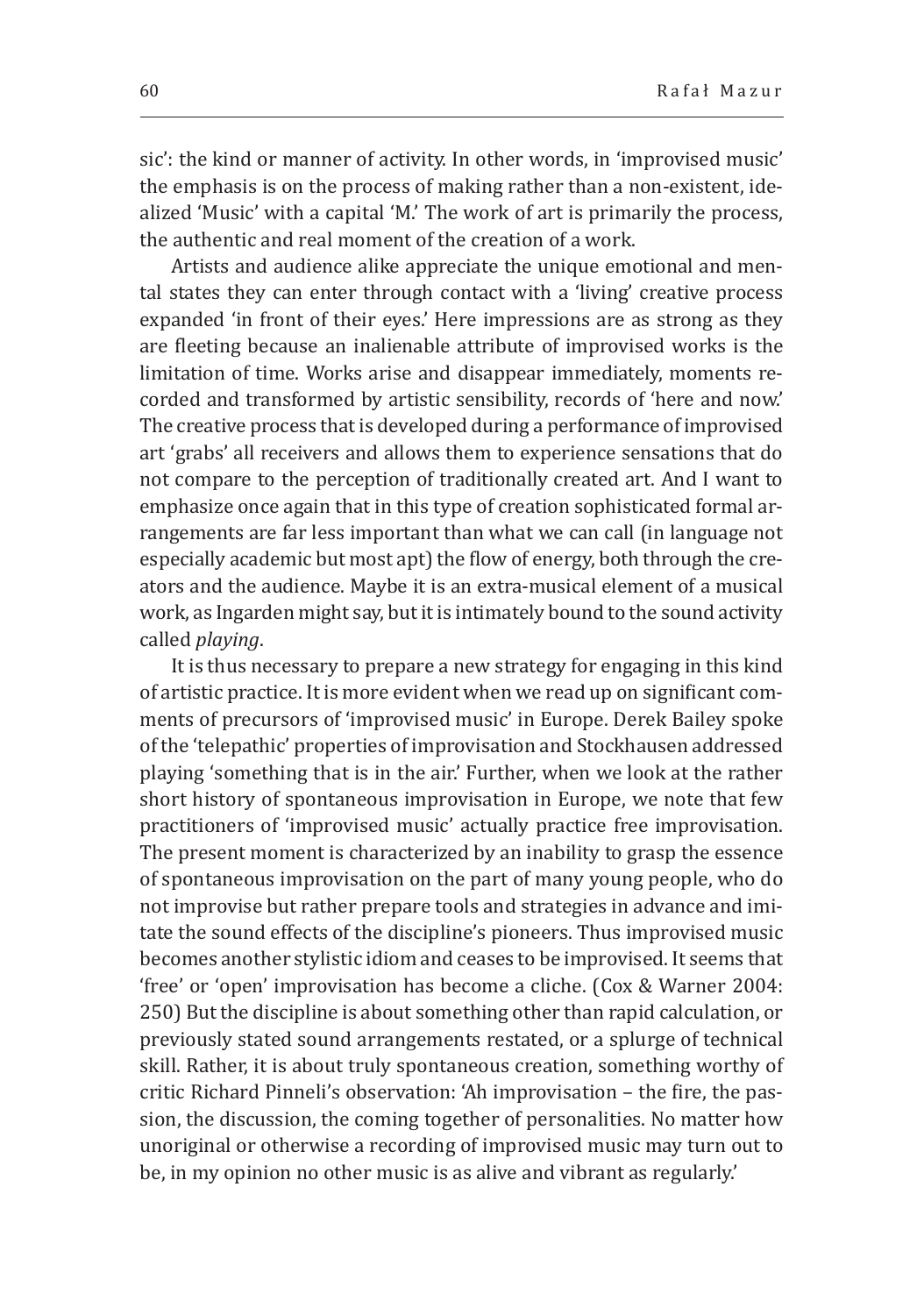Why should we search for 'tools' for free improvisation in another culture, in the philosophy of the Far East? 'Free improvisation' in European art is first and foremost a particular type of activity, in the sense that the quality of a work of art is a result of its being acted out, such that it is inseparably linked with the quality of its practice. Improvisation is both the practice of art as well as the art of practicing. In music, for example, the quality of a piece that is created in the process of free improvisation depends on the quality of the process. A better improviser can play better 'improvised music.' Daoism contains within it a remarkable theory of effective operation/action upon which the practice of 'spontaneous expression' is based. Hajime Nakamura, among others, claims that Daoism and other ancient Chinese philosophical systems are strategies of operation that assist in the survival of extreme situations. Improvisation is a type or method of unarranged action that we can employ beyond art. I would call it the 'capacity to act adequately in extremely unarranged situations.' It is thus valid to attempt to transfer the experiences of activity based on Daoist strategy to the practice of improvisation in modern art.

The common element that determines the quality of action both in 'spontaneous expression' and 'free improvisation' is the ability to effectively act 'here and now.' As I have stated, a situation of creation 'here and now' – a situation in which a work of art is created and presented in the same moment – is unprecedented in the history of European arts. The capability to engage effectively, instantaneously, and especially collectively, in creating 'here and now' is the most important capability in the work of an improviser. Recall that the artistic activity of Chinese scholar-clerks was characterised by spontaneity and immediate realisation. A. Wójcik writes that 'calligraphy is the record of a real event that occurred, and the traces remain after it on calligraphy paper or silk. It can be said that Chinese calligraphy is the art of the document.' (Wójcik 2010: 138) We can say the same thing about the art of free improvisation in music.

The question is now: how are such creative abilities achieved? What are the conditions that must be fulfilled in order for an artist to create with the power of Nature, like *Dao*. I think we can take a risk and say: all roads lead to the mind. According to the Daoist strategy of action, in a suitable state of mind an artist-philosopher can unite with Nature and follow *Dao.* The state of mind allows for the deep perception of reality and the employment of the *wu wei* strategy. Only in the right state of mind can it be said that 'the skilful traveller leaves no traces of his wheels or footsteps [...] the skilful reckoner uses no tallies.' (Laozi: 27) The right state of mind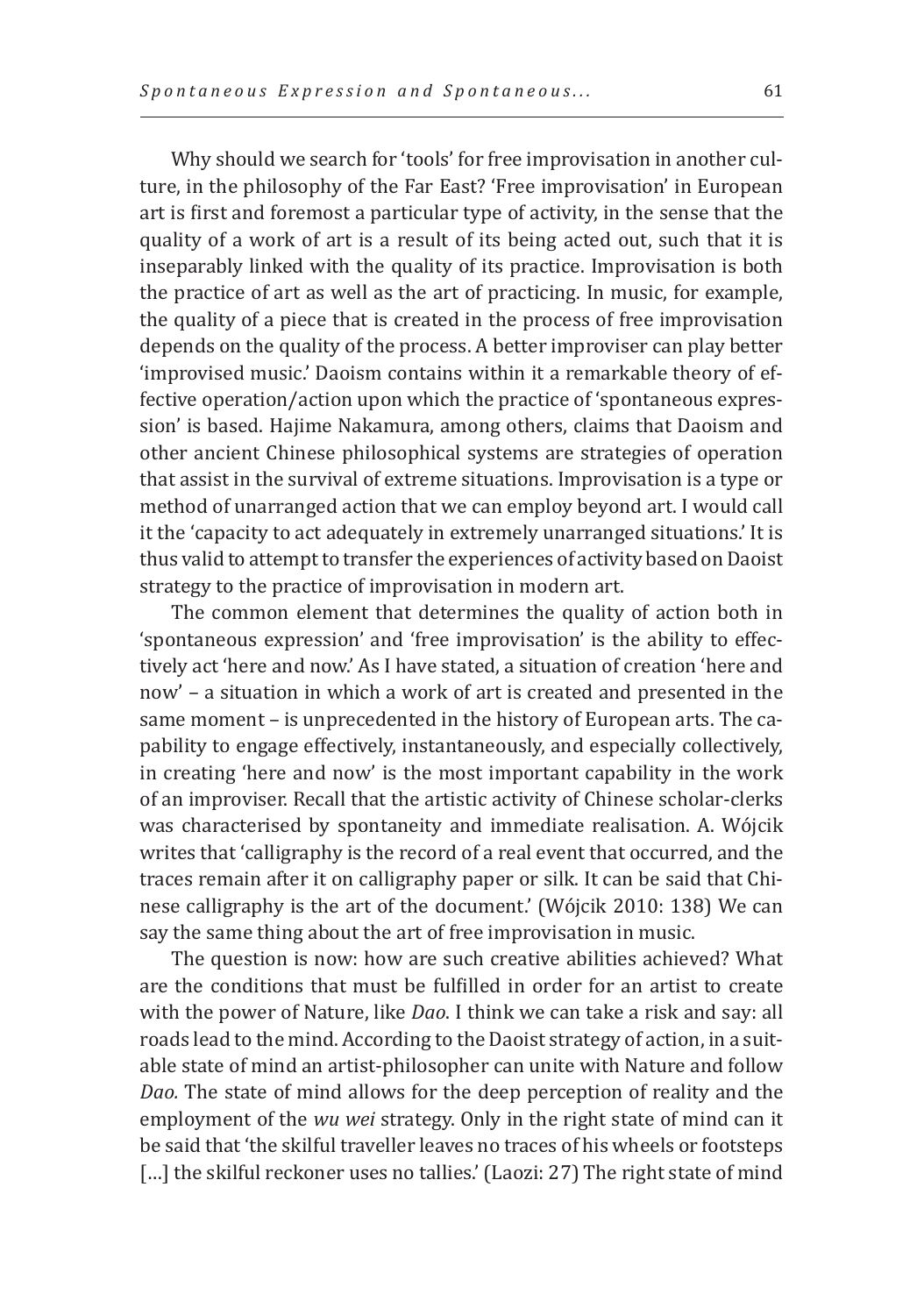seems to be the key to spontaneous, free creative activity, to 'spontaneous expression.' We can presume that it will be useful also in development of 'free/spontaneous improvisation.'

We find a strategy of action in the *Nanhua Zhenjing* of Zhuangzi, for example in the story of Prince Yuan who desired a painting and invited painters to his court. I recall here the final fragment:

There was one who came late, with an air of indifference, and did not hurry forward. When he had received his instructions and made his bow, he did not keep standing, but proceeded to his shed. The duke sent a man to see him, and there he was, with his upper garment off, sitting cross-legged, and nearly naked. The ruler said, 'He is the man; he is a true draughtsman.' (Zhuangzi 2009: 221)

The painter begins his work thus, sitting cross-legged with his shirt off, he enters a process that would result in a picture. Art is begun by reaching the right state of mind. Marcin Jacoby writes that

there is a single meaning of the story: the artist sat down relaxed, trying to concentrate before beginning the work. The paragraph is one of the oldest to mention Chinese painters and was repeated in countless treatises in the following ages. It became one of the key stories in the theory of Chinese painting and a symbol of creative freedom and the importance of inspiration. (Zhuangzi 2009: 226)

As we can see, completing a work of art became conditional on attaining the right state of mind. It is a clear reference to the Daoist ideal of detachment, or forgetfulness. An artist 'sits in the silence and calm of his workshop to rid his mind of all that fills it – to sit in forgetfulness (*zuo wang*). Empty – he truly can, he is a real painter.' (Wójcik 2010: 2008)

I want to draw attention to one important thing, particularly essential from the standpoint of the contemporary practice of collective improvisation. To be rooted in Daoist mind work, to empty the mind and the consequent state of detachment and forgetfulness, is not to separate from the world or to enter into a state in which one is insensitive to reality. On the contrary, it is a state of mind that allows for extensive and careful perception of the world. The mind remains unfocused on any distinctive thing, but simultaneously and with the same attention perceives all of them. This is the state of the 'transparent mind,' all perceptions and emotions flow through it, but do not remain in it, leaving it undisturbed. A correspondence can thus be established and preserved between the observed state of the world and our actions in it. This state of mind permits the effective activity 'here and now' – what the Chinese call the ability to work with *qi*.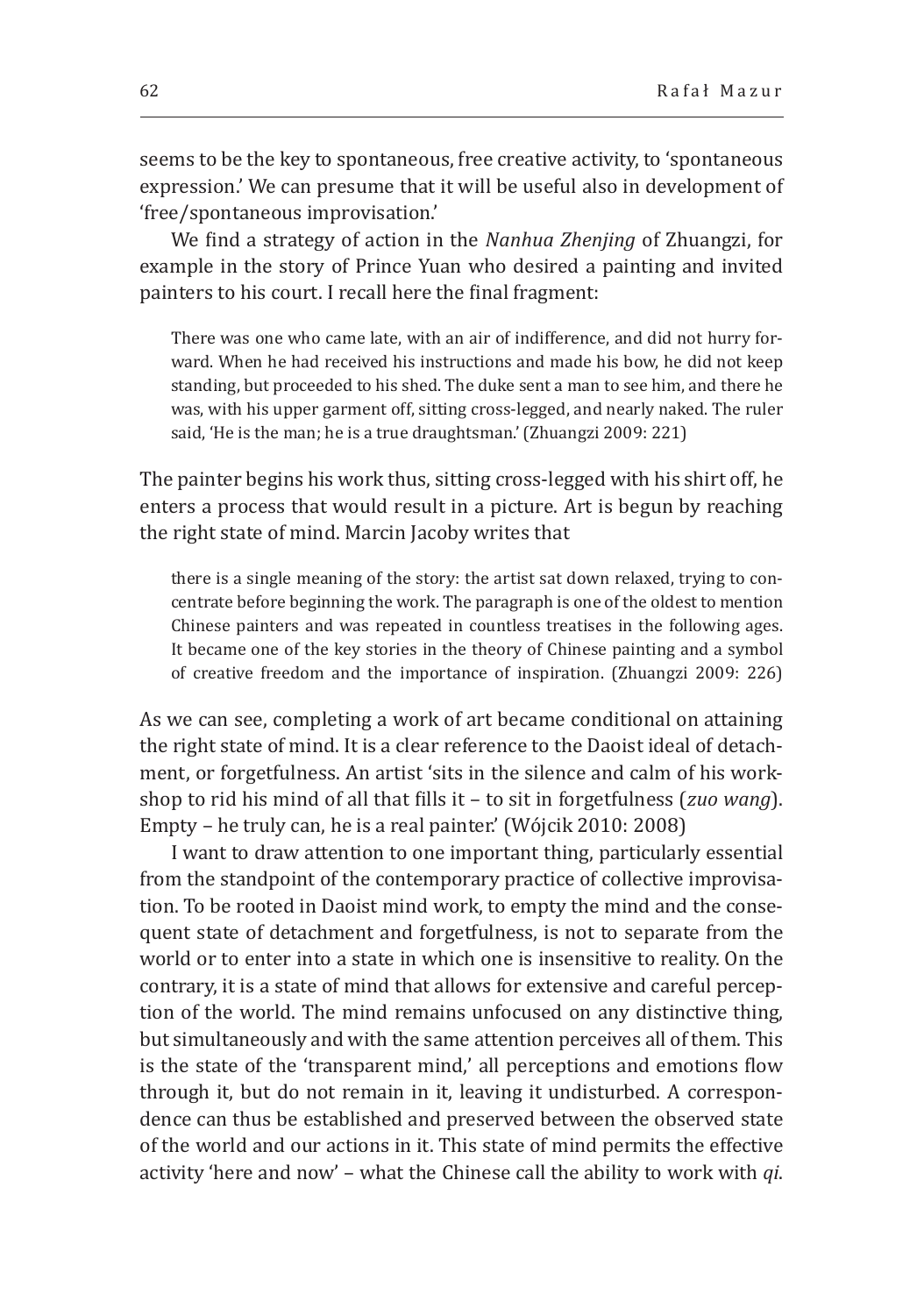The *qi* is a subtle layer of reality that pervades all things, the condition of which depends on the level of density and the quality of the flow of *qi*. The *qi* is unmeasurable and unwatched, but the Chinese believe that there is a natural relation between *qi* and the work of the mind. Thus the mind that is in a suitable, tranquil state, the state of 'diffused' attention that allows for the careful monitoring of reality without focusing on only one part of it, is able to direct the flow of *qi*. And to use *qi* in action, one can achieve amazing efficacy. The resonance of *qi* plays an important role in the aesthetic theory of *wenren* exemplified by the first principle from *Six Principles of Chinese Ink Paintings* by Xie He: *qiyun shendong –* 'spirit resonance, life-motion.'

Thus in the right state of mind the artist-philosopher is able to create with the force of Nature. In such a situation the attention is not on the preparation of a work of art but on the preparation of the artist himself. This is relevant to 'free improvisation' in that one cannot work with works of art, because works of improvised art do not exist before the act of improvisation. And yet, since one must work with something (the works of art are neither arrived at by miracle nor magic), concentration on and work with the state of mind seem to be very reasonable. Daoist strategy proposes that when the artist achieves a suitable state of mind, 'action without action' will be within reach. Then, coupled with the forces of Nature, the artist is able to create without effort. This is why the painter from the *Nanhua zhenjing* sat down relaxed to prepare his mind before 'licking brushes and preparing ink' as others did. Mentally prepared with a 'transparent mind' he probably made the paintings by 'one stroke of the brush' in the most favorable moment, acting by 'non-acting.' Zhang Huaiguan, author of *Evaluation of Calligraphy* explains that 'when we apply the action of non-action our brush work will be comparable to the works of Nature, when we identify our writing with the true nature of things we follow the fundamental principle of creativity.' (Chang 1970: 217) It seems that the musician who practices 'free improvisation' should also first of all mind the state of his mind, so nothing would slow creativity.

It follows from the foregoing that the most important 'tool' in the practice of 'free improvisation' is the mind; the mind in a suitable state, of course. In the right state of mind an improviser engaged in a creative act may react quickly and adequately as an unplanned situation develops. In the right state of mind an improviser can enter into authentic relations with other participants and with the other elements of a given situation, such as space, time, audience, and so forth, which are of utmost importance in the case of spontaneous creation. The improviser should be in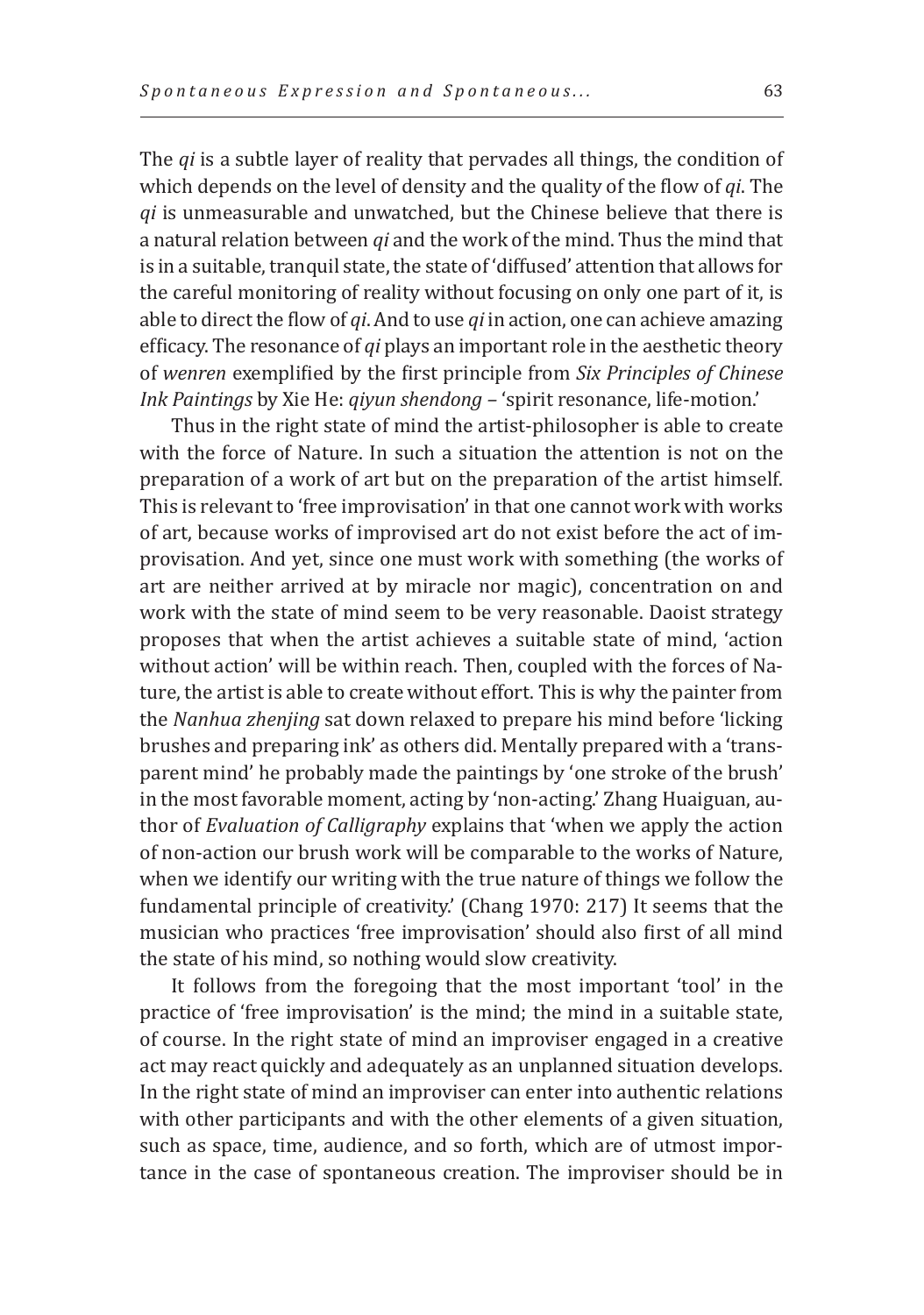a state of mind that allows for immediate reaction to the sounds of the other musicians. And the kind of reaction matters, it must be adequate. In other words, 'when others make a move, he has to already be there.' All of the participants in an improvisation must similarly react. The necessary condition for creating a piece is the ability of each musician to enter into deep relations simultaneously with every person in the band. The improviser does not operate teleologically, does not define in advance how the music might look. S/he should become part of an 'organism' that is the ensemble of improvisers, a part that is in equal relations with every other. It is not possible (in contrast to conventional methods of creation) to use prepared sound material in playing. One must play the sound that derives from context, from the unfolding of events.

As the conventionally working musician is deeply engaged in the realization of ideas embedded in notation, an improviser is as deeply engaged in the concrete moment, in the 'here and now.' The development of the music depends only on the interaction between the players. The right state of mind, achieved through the arduous and consequent practice adapted from any of the artistic disciplines cultivated by ancient Chinese scholar-clerks, should guarantee the creation of perfect works created through the method of 'free improvisation.' The state of mind that arrives at the power of Nature should be for contemporary improvisers what it was for artist-philosophers: the tool for real-time creative expression. To this end I would recommend the practice of some Chinese art of the *wenren* circle, like calligraphy, monochromatic paintings or *Taijiquan,*  to all contemporary improvisers and people who are interested in Chinese philosophy as well*.* And so as with this lecture, as with all theory that takes in Daoist strategy, as with Chinese philosophy: one must practice it in life, and not only study it.

## Bibliography

- 1. Chang, Ch. (1970), *Creativity and Taoism. A study of Chinese Philosophy, Art, and Poetry*, New York: Harper Torchbooks, Harper & Row Publishers.
- 2. Cox, C & Warner, D. (ed.) (2004), *Audio Culture: Readings in Modern Music,* New York, London: Continuum.
- 3. Laozi, *Dao De Jing,* trans. Legge, J., Chinese Text Project: http://ctext.org HYPER-LINK "http://ctext.org/" http://ctext.org, viewed 17 December 2011
- 4. Laozi & Wang Bi (2006), *Księga dao i de z komentarzami Wang Bi*, trans. Wójcik, A., Kraków: Wydawnictwo Uniwersytetu Jagiellońskiego.